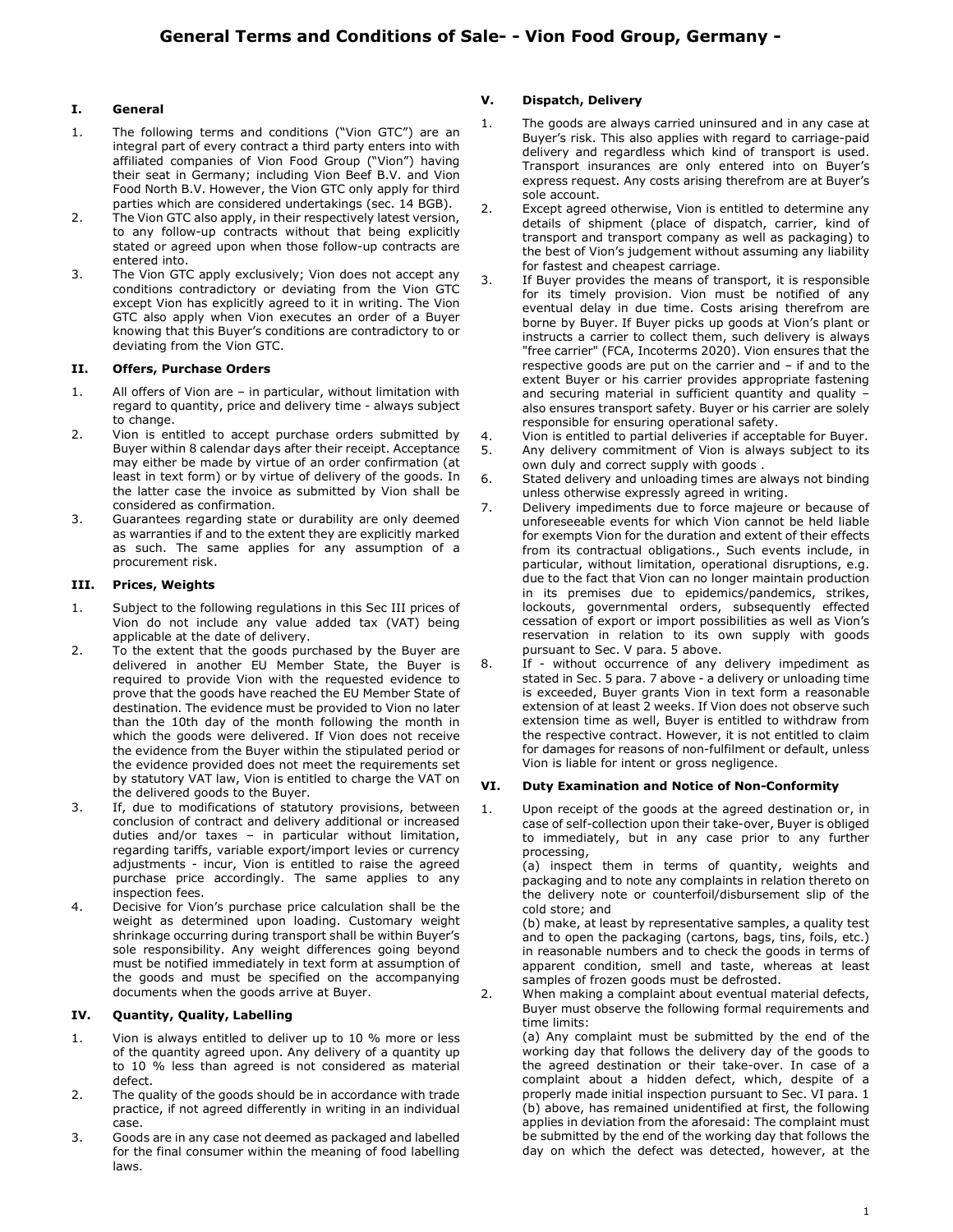latest within 2 weeks after the delivery of the goods or their take-over.

 (b) Buyer must submit a detailed complaint to Vion in text form within the terms set forth above. A notice of defects by phone is not sufficient. Complaints made towards commercial agents, brokers or dealers are not relevant.

 (c) Any complaint must clearly state type and extent of the asserted defect.

 (d) Buyer must keep the non-conforming goods at the place of investigation available for inspection by Vion, its suppliers or experts appointed by Vion. Buyer must store frozen goods at a temperature of the store of –21°C or colder. Vion is entitled to receive evidence for a consistent cold chain.

- 3. Any complaints in terms of quantity, weights and packaging of the goods are excluded, provided that the note on the delivery ticket/freight bill or counterfoil as required pursuant to Sec. VI para. 1 (a) above is missing. Further, any complaint is excluded as soon as Buyer has mixed, redispatched or resold the delivered goods or has started to treat or process them.
- 4. Goods complained about in non-compliance with formal requirements and time limits are considered approved and accepted.

# VII. Warranty, Limitation of Liability

- 1. In case of complaints submitted in compliance with formal requirements and time limits as well as substantially justified, Buyer has the right to claim for faultless delivery within an adequate period of time. Vion has the right to decide if it cures the defect or makes a substitute delivery. Only if the defect could not be cured or the compensation delivery failed or was unacceptable and the defect is not immaterial, Buyer may rescind the contract or reduce the purchase price according to statutory provisions. Buyer is only entitled to claim damages for defects in accordance with the following clauses:
- 2. Buyer has no further rights or claims. In particular, Vion is not liable to Buyer for compensation for non- or malperformance or for reimbursement of expenses which Buyer made relying upon receipt of the goods, unless a warranty for the state of the goods Vion delivered was assumed or Vion acted wilfully or grossly negligently. Any damage claims are further limited to the foreseeable and typically arising damage.
- 3. The aforementioned limitations of liability do not apply in case of statutory liability without fault, in particular in accordance with the Product Liability Act, in cases of physical damage or loss of life, however to the extent Vion is acted at least negligently.
- 4. Generally, only the product description of Vion or the producer, respectively, are considered as characteristics of the goods. Public comments, appraisals or advertising of the products are not considered as characteristics of the goods. Any given best-before date is only made in order to comply with statutory requirements and shall not be considered as warranty regarding to or agreement on characteristics of the goods.
- 5. Any claims for material or legal defects are time-barred 12 months after transfer of risk. Any claims for wilful breaches, tortious acts, lack of guaranteed characteristics, acceptance of a procurement risk as well as personal damages are time-barred in accordance with statutory provisions.
- 6. Any kind of processing of goods delivered from Vion by Buyer is considered a refinement of the goods and not covered by sec. 439 III BGB. §§ 445a, 478 BGB remain unaffected.
- 7. Any further liability not provided for in the preceding sections of this Sec. VII is – irrespective of the nature of the raised claim - excluded. The preceding limitations of liability also apply to any representatives, employees, agents or vicarious agents of Vion.

### VIII. Payment

- 1. Purchase price claims by Vion are generally due "net cash" without any deduction within 7 calendar days after the date on the respective invoice, provided however, no other payment term was agreed in writing. If Vion issues an adjusted invoice for a delivery to a Buyer in another EU Member State (Sec. III 2), the payment term starts in this case with the date on the respective adjusted invoice.
- 2. Vion only accepts bill of exchanges or cheques if agreed in the individual case and only in lieu of payment.
- 3. If the amount invoiced has not been settled within 14 calendar days after the date of delivery, Vion is entitled to charge statutory interest rate for delay without necessity of submission of a specific warning notice. This does not refrain Vion from proving higher damages. Buyer hereby entitles Vion to directly collect outstanding receivables with which Buyer is in delay for payment.
- 4. If Buyer is no longer able to conduct its business properly, in particular, without limitation, if seizures, liquidity crunches or even stoppage of payments occur or if an insolvency procedure has been applied for, Vion is entitled to demand from such Buyer immediate payment of all due or not yet due receivables Vion has against Buyer. The same applies when Buyer is in default with its payments to Vion or other circumstances become known, which cause Buyer's credit worthiness to appear doubtful. Additionally, in such case Vion may require advance payments or collaterals or may withdraw from the respective contract.
- 5. Buyer is only entitled for set-off, retention or reduction if the counter claims Buyer asserts have been established as final by a court or expressly been acknowledged by Vion.
- 6. Vion may at any time declare a set-off with its own receivables or with receivables of its affiliated entities and participations within the meaning of sec. 271 HGB (Vion Food Group) against receivables of Buyer. This applies to receivables of participations to the extent they have been assigned to the respective seller in advance.

### IX. Retention of Title

- 1. Vion retains legal title to all goods delivered by Vion until Buyer has settled all of Vion's receivables arising from the business relationship- including any balances from current accounts.
- 2. Buyer is entitled to resell goods delivered by Vion. This, however, does not apply to the extent Buyer is no longer able to run its business operations properly (Sec. VIII para. 4). Vion is further entitled to revoke Buyer's authorisations to resell, if Buyer is in default with the performance of its duties and, in particular, with its payments or if other circumstances become known, which cause Buyer's credit worthiness to appear doubtful.
- 3. Sec. IX para. 2 above applies accordingly to Buyer's right to process the goods delivered by Vion. By processing such goods, Buyer does not receive full title to the fully or partially processed products; processing is made free of costs and exclusively for Vion's account as producer within the of sec. 950 BGB. To the extent Vion's retention of title extinguishes for whatever reason Buyer and Vion agree that any title to the goods are transferred to Vion, that Vion accepts such transfer and that Buyer remains keeps the products free of charge as custodian.
- 4. If goods of Vion sold under retention of title are processed or mixed with goods owned by third parties , Vion acquires joint ownership to the new products or the mixed stock. The extent of such joint ownership derives from the proportion between the invoice value of the goods delivered by Vion and the invoice value of the remaining other goods.
- 5. Goods to in which Vion acquires ownership or joint ownership pursuant to the preceding Sec. IX para. 3 and 4, are considered, as well as goods Vion delivered under retention of title pursuant to preceding Sec. IX para. 1 goods subject to retention of title within the meaning of the following provisions.
- 6. Buyer hereby assigns to Vion in advance all receivables from a further sale of the goods subject to retention of title.